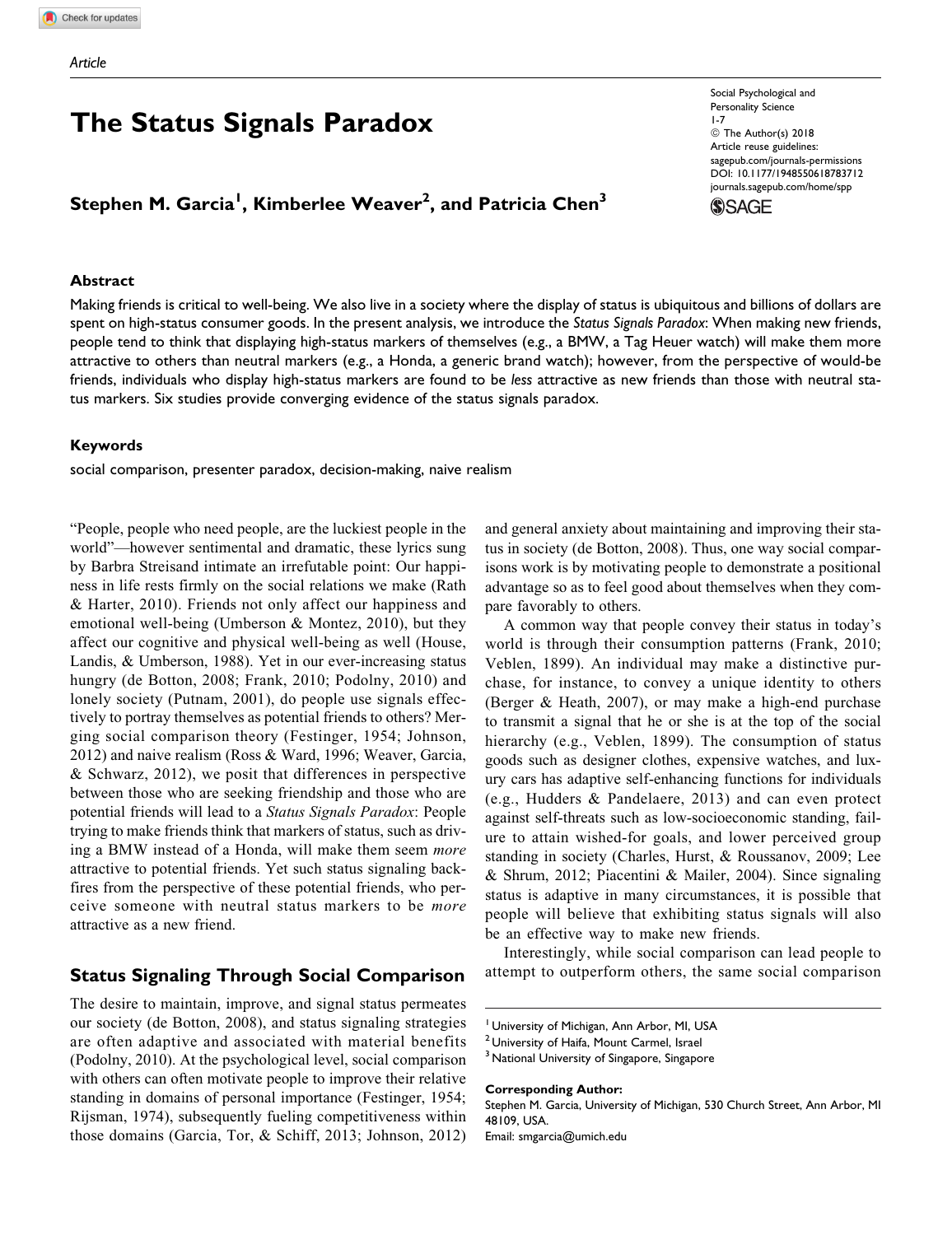mechanism has also been shown in other contexts to lead to a pressure toward uniformity within a group (Festinger, 1954; Rijsman, 1974). This pressure can be especially strong in cases where a positional advantage can cause another to lose face. For instance, gifted children and high-performing college students have been shown to downplay their achievements in conversations with lower performing peers (for a review, see Exline & Lobel, 1999). From this perspective, it is possible that presenters may believe that displaying more neutral status signals would be most effective in making new friends because it would help them fit in rather than stand out from the group.

While the social comparison literature provides evidence of both social competition and uniformity, it is an empirical question which will be more common in the current context. Based on the pervasiveness of status signaling in social life, we hypothesized that people who want to make friends would keep choosing high-status signaling products when wanting to make friends, believing that status signals would be more beneficial in making new friends than neutral signals. At the same time, we predicted that this would be an inefficient strategy from the perspective of potential friends, as outlined below.

# Status Signals Can Undermine Social Affiliation Goals

As much as people may try to attract new friends by displaying their status, there are several reasons why potential friends may not be as receptive to status signals (Muller & Fayant, 2010). One reason is that social comparisons can sometimes conflict with affiliation goals. In a striking example, Pleban and Tesser (1981) found that when a confederate performed better than a research participant on a dimension of personal relevance, the participant chose to sit significantly further away from the confederate in another room after the competition.

This is consistent with other research on social comparison: People dislike it when others surpass them on personally relevant dimensions—and even more so when these others are their friends (Tesser, 1988). In domains of personal importance, people tend to feel more threatened by the successes of their friends than that of strangers and exhibit more competitive behavior toward the former (Tesser & Campbell, 1982; Tesser, Millar, & Moore, 1988; Zuckerman & Jost, 2001). For example, people actually dislike it when their friends become more successful than themselves (Zuckerman & Jost, 2001) and even exhibit more competitive behavior toward them (Tesser, 1988). These types of comparison dynamics can end up shaping people's patterns of friendship, as people tend to avoid friendships with those who outperform them in important domains (Tesser, Campbell, & Smith , 1984). Thus, social comparison can impede interpersonal closeness and friendship from a potential friend's perspective.

# The Status Signals Paradox

Naive realism suggests that people in different roles—like actors and observers—rarely see eye-to-eye (Ross & Ward, 1996). And

differences in perspective between people presenting information to others and people evaluating information that is presented have also been shown in other domains (Weaver et al., 2012). Linking differences in perspective to differences in social comparison concerns, we hypothesize that presenters who are seeking to make new friends will desire to compare favorably relative to others and will thus believe that status signaling will increase their chances of forming new friendships. However, we hypothesize that such status signaling will backfire from the perspective of evaluators—the potential friends—who will be *less* inclined to like it when a would-be friend compares favorably to them; these evaluators would prefer to avoid disadvantageous social comparison.

# Study 1: The Basic Effect

Study 1A seeks to establish the basic effect among upscale main street shoppers. We predicted that presenters, people with a goal of making new friends, would believe that choosing a luxury car over a basic one would be more effective in making new friends. However, we predicted that the social comparison mind-set of the would-be friends would actually lead them to exhibit the opposite preference: more friendship interest in people driving a basic car than a luxury one.

# Study 1A: Main Street Shoppers

### **Participants**

We recruited 125 participants (64 female) from an upscale main street of a high-income suburb (median household  $income = US$112 K, cf. U.S. median = US$52 K. All mea$ sures and manipulations are reported in this and subsequent studies. A power analysis on data from pilot studies demonstrated a large effect size of  $d = .8$  (Cohen, 1988). Thus, we recruited at least 30 participants per cell, which gives 80% or greater power (Cohen, 1988; VanVoorhis & Morgan, 2007).

### Procedure

Main street shoppers in the presenters condition made a withinsubjects choice, "Imagine that you are going to an outdoor wedding party where you are hoping to make some new, close friends. If you owned a luxury car and a basic car, which car would you take to the party to make some new close friends?" Participants then chose one of the two options: "Basic Car" or "Luxury Car" (options are always counterbalanced or randomly presented in these studies).

Main street shoppers in the evaluators condition were in a between-subjects design and read, "Imagine that you are going to an outdoor wedding party where you are hoping to make some new close friends. At the party, you notice someone who just arrived in a (basic car/luxury car)." We then measured their friendship interest with a composite variable which averaged three questions ( $\alpha = .68$ ): (a) "To what extent would this person fit your ideal of a new close friend?" (1 = *not at all*, 7 = very much), (b) "How approachable would this person be?"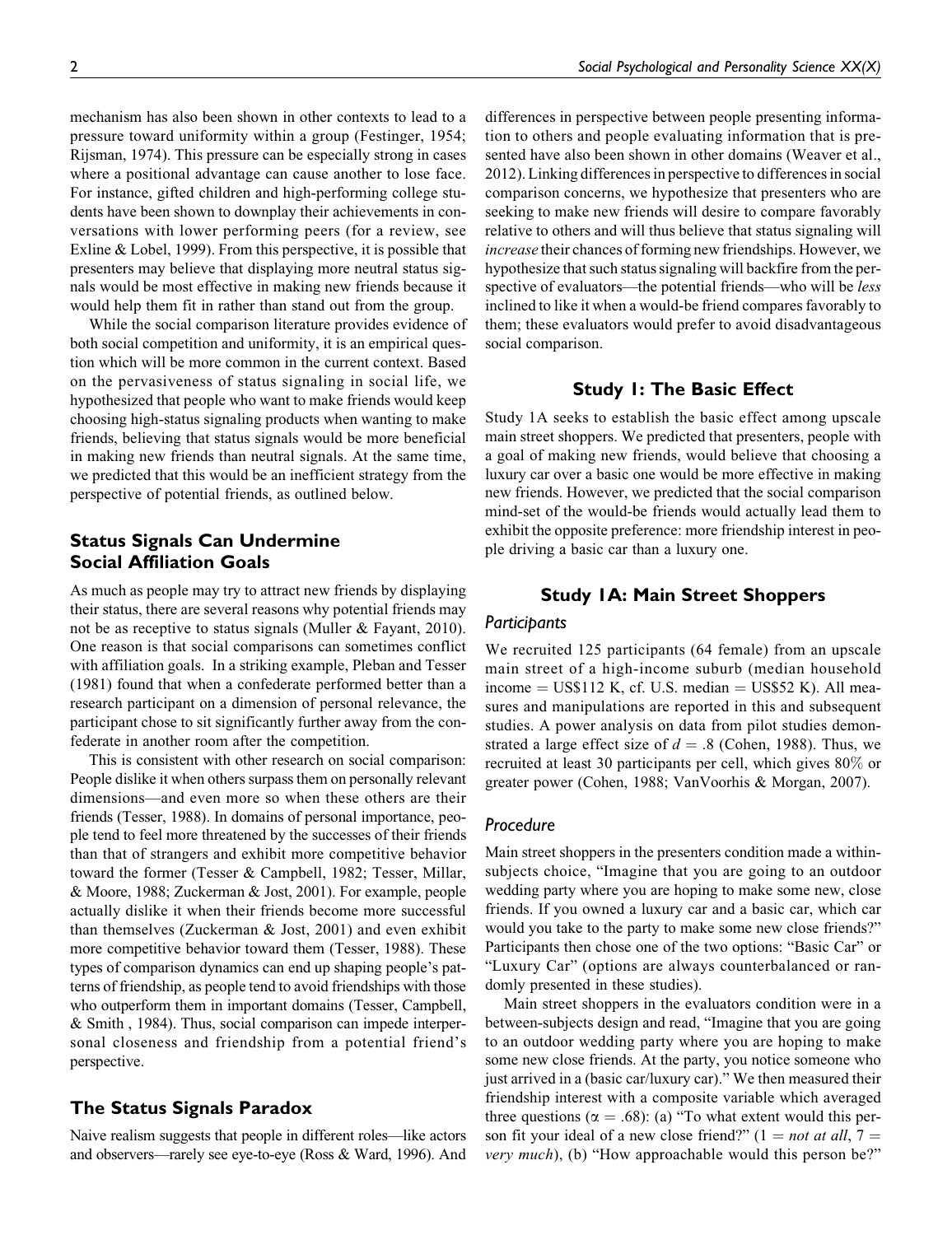$(1 = not approachable, 7 = very approachable), (c) "How$ likely would you be to start a conversation with this person?"  $(1 = not likely, 7 = very likely).$ 

#### Results and Discussion

The results supported our central hypothesis: 65.6% of the shoppers in the presenter's condition believed the luxury car would be more effective in making new friends than the basic car,  $\chi^2(1) = 6.25$ ,  $p = .012$ . However, this choice backfired from the perspective of the would-be friends themselves. They expressed significantly less social interest in the potential friend driving the luxury car ( $M = 3.83$ ,  $SD = 1.05$ ) than in the potential friend driving the basic car ( $M = 5.38$ ,  $SD = 1.00$ ), 95% confidence interval  $\text{(CI)}_{\text{mean diff.}} = [-2.08, -1.04],$  $F(1, 60) = 35.95, p < .001, \eta_{\rm p}^2 = .375.$ 

Additional evidence. We also conducted a follow-up "real choice" experiment with university students ( $N = 281$ ) who completed "part one" of a "friendship formation study" online. Presenters chose between photos of a BMW or Honda to put on an online profile for prospective friends to learn more about them. Between-subjects evaluators saw a profile with one of the photos and completed the friendship interest composite  $(\alpha = .86)$ . Presenters again thought the status signal (BMW) would be more effective in making new friends (59%),  $\chi^2(1)$  $=$  3.90,  $p = .048$ , and evaluators again expressed less friendship interest in the peer with the high-status (BMW;  $M =$ 3.01,  $SD = 1.18$ ) than the neutral (Honda) status signal ( $M =$ 3.46,  $SD = 1.30$ ), 95% CI<sub>mean diff.</sub> [-0.84, -0.06],  $F(1, 156)$  $= 5.19, p = .024, \eta_p^2 = .032$ . For more detail, see "Real Behavior Study" in Online Supplemental Materials.

To control for similarity among presenters and evaluators as a counterexplanation, we replicated the pattern with a preselected wealthy sample (household income > US\$100 K, cf. U.S. median  $=$  US\$52 K) and assessed whether the same pattern obtained even when the same people first chose what car to drive themselves and then evaluated others based on their cars. The results were the same: When high-income participants were in the presenter role, most chose to drive the BMW  $(67.7\%), \chi^2(1) = 24.75, p < .001$ , but when the same participants subsequently evaluated a potential friend in a betweensubjects design, more expressed "yes" to befriend a basic car driver (86.7%) than a luxury car driver (60.6%),  $\chi^2(1) =$ 17.6,  $p < .001$ . For full details, read "Wealthy Hypocrisy Study" in Online Supplementary Materials.

# Study 1B: Unified Dependent Measure Across Perspectives

While presenting (i.e., making a choice) and evaluating (i.e., making a judgment) are fundamentally different tasks in the real world, Study 1B assesses whether the same pattern emerges when the same underlying dependent measure is used across both the presenter and evaluator conditions.

#### **Participants**

We recruited 150 participants (66 female,  $M_{\text{age}} = 33.32$ ) from Amazon Mechanical Turk (AMT).

# Procedure

Presenters read, "Imagine you've just moved to Denver, and you're going out to a social activity at a downtown bar. You really want to make some new, close friends. As you're getting ready, you're trying to decide on which of two watches that you own that you should wear. One is an expensive Tag Heuer watch and the other is an inexpensive generic watch. Both match your outfit. To what extent would people be attracted to become friends with you if you wore the Tag Heuer [generic] watch?"  $(1 = not at all, 7 = very much).$ 

Evaluators read the same first two sentences above, followed by "At the social, you notice two people who just arrived separately. One is wearing an expensive Tag Heuer watch and the other person is wearing an inexpensive generic watch. To what extent would you be attracted to become friends with the person wearing the Tag Heuer [generic] watch?"  $(1 = not at$ all,  $7 = very \, much$ ). A pretest ( $N = 103$ ) showed that this single-item measure is highly correlated with the friendship interest composite used in Study 1A ( $r = .88$ ,  $p < .001$ ). All participants then answered questions about friendship versus instrumental social motives, responded to an attention check, and reported demographics (e.g., gender, age, social class) here and in subsequent studies.

### Results and Discussion

Nine participants missed the attention check and were dropped. We predicted an interaction between perspective (presenter/ evaluator; between-subjects) and watch (brand name/generic; within-subjects) on the attractiveness to new friends measure.

A mixed-design analysis of variance showed the predicted interaction,  $F(1, 140) = 29.35, p < .001, \eta_{p}^{2} = .173$ . As expected, participants in the presenters condition believed that wearing the Tag Heuer watch would make them significantly more attractive as a potential friend ( $M = 4.45$ ,  $SD = 1.32$ ) than the generic watch  $(M = 3.70, SD = 1.31), 95\%$  CI<sub>mean diff.</sub>  $[-1.13, -0.35], t(73) =$  $-3.79, p < .001, d = -.444$ . However, the would-be friends showed the opposite pattern: They expressed more friendship interest in the person wearing the generic watch  $(M = 4.57, SD)$  $(1.26)$  than the Tag Heuer watch ( $M = 3.81$ ,  $SD = 1.33$ ), 95% CI<sub>mean diff.</sub> [0.37, 1.16],  $t(67) = 3.89, p < .001, d = .469$ . This interaction remained significant even when controlling for participants' social motives to make friends, instrumental motives to improve their network for opportunities, gender, age, and socioeconomic status,  $F(1, 135) = 32.46, p < .001, \eta_{\rm p}^2 = .194$ .

Together, Studies 1A and 1B illustrate the status signals paradox: Presenters think that high-status markers will help their efforts to make close friends more than neutral status markers, but ironically, these high-status markers actually hurt their efforts from the perspective of would-be friends.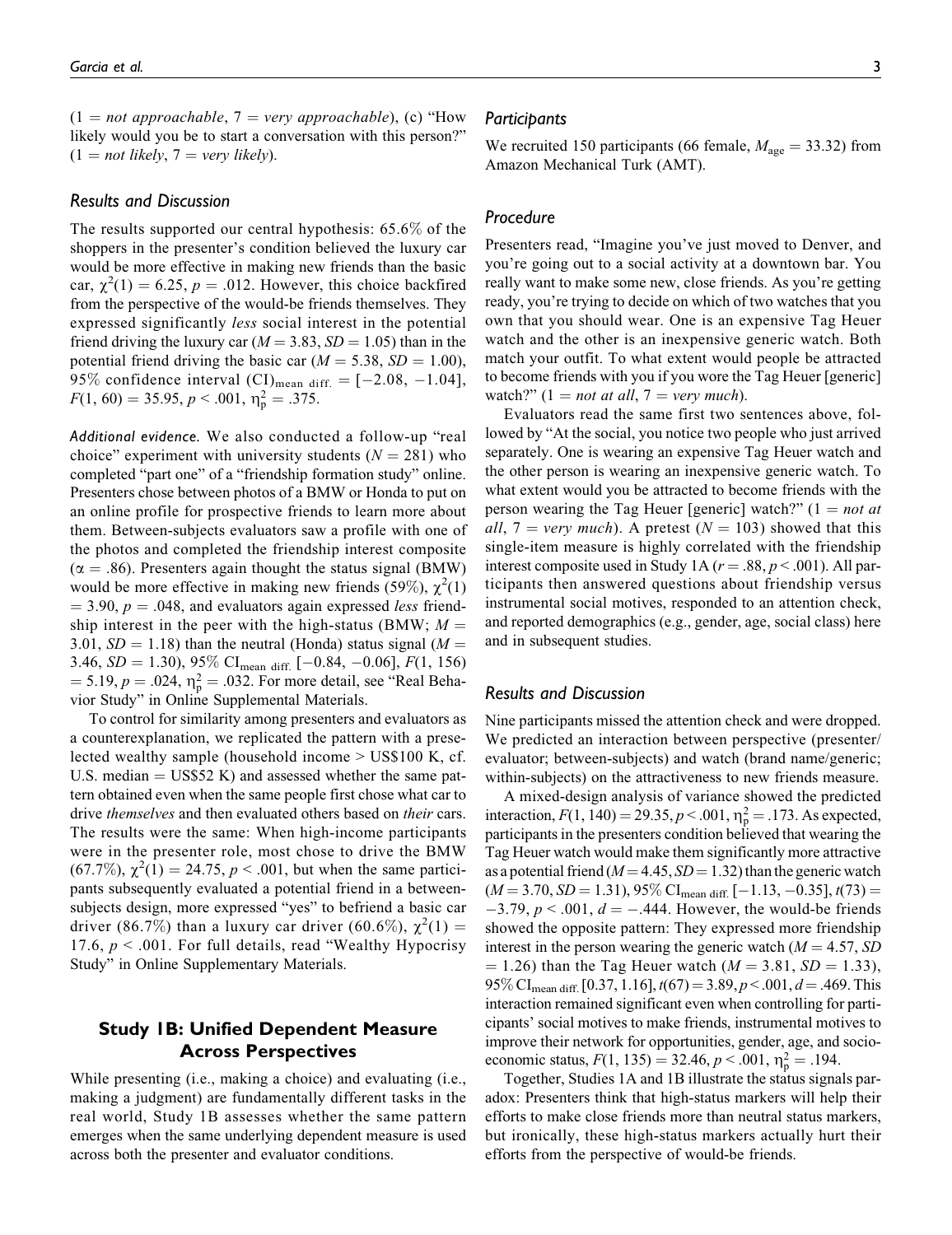### Study 2: Addressing Counterexplanations

Studies 2A–2C rule out counterexplanations. Study 2A addresses the issue that what evaluators say versus do may not be the same. Study 2B shows that presenters are choosing status and not just aesthetics per se. Study 2C shows that presenters are choosing status and not just the perceived popular choice.

# Study 2A: Evaluators' Real Choice

While would-be friends in Studies 1A and 1B say they would prefer to be friends with someone who signals neutral instead of high status, but do they *actually* show this preference in the context of an impending interaction? Doob and Gross (1968), for example, found that although people generally say that they would honk more at a high status rather than a low-status car stopped at a green light, their behaviors in reality tend to show the opposite pattern. In Study 2A, we show that even in a context where social interaction is ostensibly imminent, participants still prefer to interact with someone who signals neutral instead of high status.

#### **Participants**

Sixty-two Midwestern university participants (35 female,  $M_{\text{age}}$  $=$  19.79) participated in a "friendship formation" study for small amount of money.

#### Procedure

In a between-subjects design, participants were recruited in campus student centers, with adjacent meeting rooms in the vicinity, and asked if they would be willing to participate in a "get-to-know-you" conversation for a study on friendship formation. They were told that they would shortly be interacting with another research participant in another room. However, they could choose the research participant based on "profiles" that included a few demographic variables and information about interests and hobbies, the car they drive, home state, and what kind of winter coat they wear.

At this point, participants chose one of two "research participants." The high-status condition included a choice of interacting with either a high-status signals person (i.e., 2017 BMW car, Canada Goose winter coat—status symbols on this campus) or a neutral status signals person (i.e., 2012 VW Golf car, Columbia brand winter coat):

| PERSON A                                                                                                                                                      | <b>PERSON B</b>                                                           |
|---------------------------------------------------------------------------------------------------------------------------------------------------------------|---------------------------------------------------------------------------|
| My interests: Hiking, running, concerts My interests: Netflix, movies<br>Car I drive: '17 BMW 3-series<br>Home state: New Jersey<br>Winter coat: Canada Goose | Car I drive: '12 VW Golf<br>Home state: Maryland<br>Winter coat: Columbia |

Persons A and B were randomly ordered. The *control con*dition was identical except the car and winter coat for Person A were neutral signals: a Honda Civic and Gerry jacket. Person B was the same:

| PERSON A                                                                                                                                              | PERSON B                                                                  |
|-------------------------------------------------------------------------------------------------------------------------------------------------------|---------------------------------------------------------------------------|
| My interests: Hiking, running, concerts My interests: Netflix, movies<br>Car I drive: '17 Honda Civic<br>Home state: New Jersey<br>Winter coat: Gerry | Car I drive: '12 VW Golf<br>Home state: Maryland<br>Winter coat: Columbia |

After their selection, participants were informed that the study was completed and that they would not be interacting with anyone else.

#### Results and Discussion

Results were consistent with predictions. Upon believing that they would soon interact with someone of their choosing for a "get-to-know-you" conversation, participants were less willing to choose a person whose interests included hiking, running, and concerts and whose home state was New Jersey when that person had high-status signals (2017 BMW, Canada Goose jacket) than when that person had neutral status signals (2017 Honda, Gerry jacket). In the high-status signals condition, only 22.6% of the participants chose to interact with Person A, while 77.4% chose to interact Person B. In contrast, in the control condition, 48.4% chose to interact with Person A (who now had neutral status signals) and 51.6% chose to interact with Person B ( $\chi^2 = 4.51$ ,  $p =$ .034). This suggests that what people say and do are the same in the status signal paradox.

# Study 2B: Are Presenters Just Choosing Aesthetics?

Status and beauty are typically confounded in the real world. Study 2B controls for aesthetics by testing the prediction that presenters will choose a simple white T-shirt that signals status over one that does not.

#### **Participants**

We recruited 202 participants (123 female,  $M_{\text{age}} = 35.16$ ) from AMT.

## Procedure

In a between-subjects design, participants were randomly assigned to a presenter or evaluator condition. Presenters read, "Imagine that you are going to a picnic where you are open to meeting new close friends, and you are deciding which t-shirt to wear to make you seem likable. However, the only t-shirts that are available for you to wear for the picnic are simple white t-shirts with the names of retailers written in plain black script on the front. Which t-shirt would you wear to make close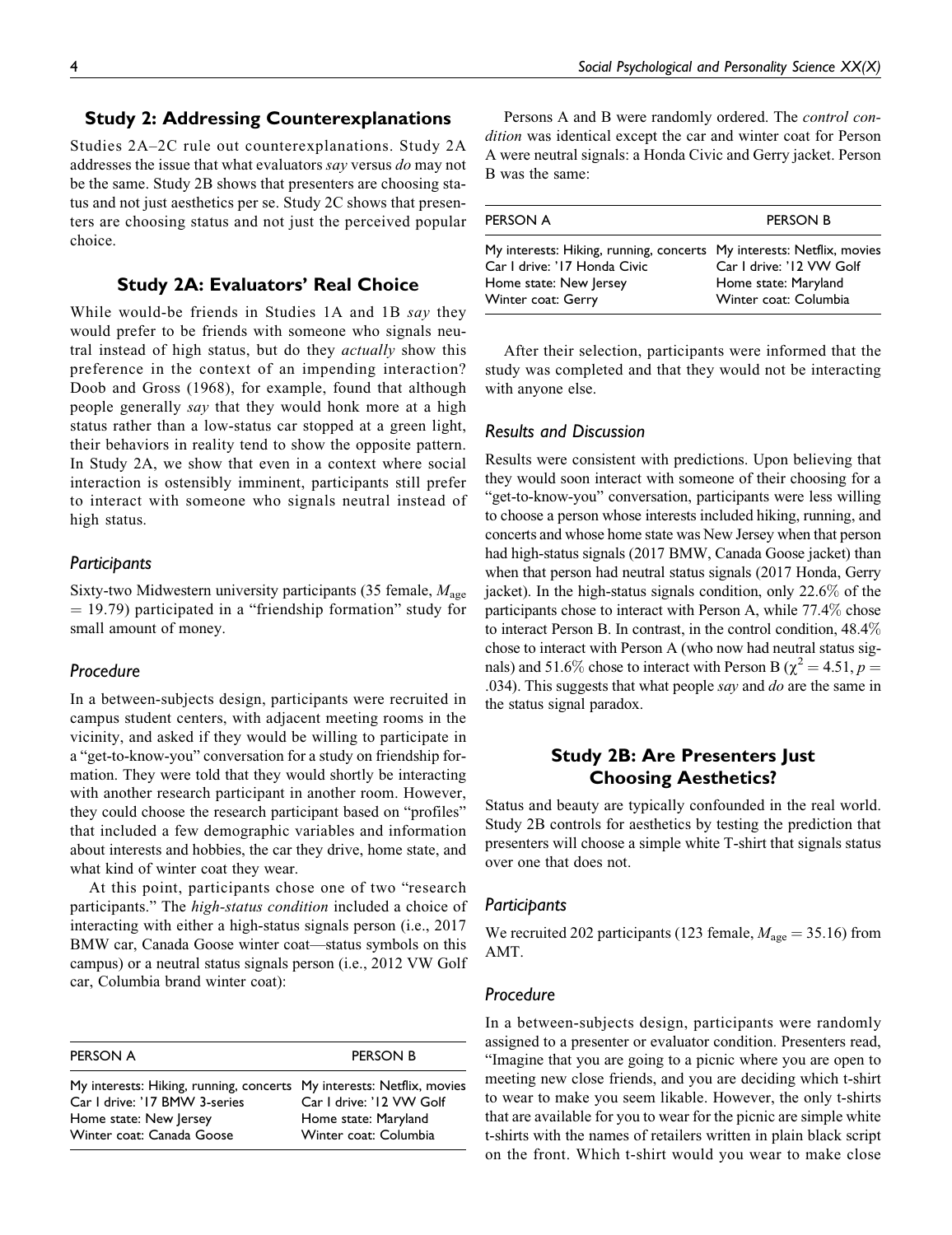friends?" They then chose between the options: "T-shirt that says 'Saks Fifth Avenue'" and "T-shirt that says 'Walmart'."

Evaluators read, "Imagine that you are going to a picnic where you are open to meeting new close friends. At the picnic you noticed two people who just arrived separately, each wearing a simple plain white t-shirt. One person's t-shirt says 'Walmart' in plain black script, and the other person's t-shirt says 'Saks Fifth Avenue' in plain black script. Which person would you be open to being close friends with?"

### Results and Discussion

One person missed the attention check and was dropped. In the presenters condition, 76.0% chose to wear the basic T-shirt with "Saks Fifth Avenue,"  $\chi^2(1) = 27.04$ ,  $p < .001$ . In contrast, evaluators showed the exact opposite pattern: 60.4% indicated they would be more open to being a close friend with someone wearing a basic T-shirt stating "Walmart" over someone wearing a basic T-shirt stating "Saks Fifth Avenue,"  $\chi^2(1) = 4.37, p = .037$ . Study 2B thus suggests that the effect emerges even when the beauty of the option is held constant and the only thing that varies is the status signal.

# Study 2C: Is It Just a Desire for Conformity or Uniqueness?

Another counterexplanation is that presenters are not choosing status but rather are simply conforming to popular options (e.g., Wan, Xu, & Ding, 2014) or are choosing to be unique (e.g., Mead, Baumeister, Stillman, Rawn, & Vohs, 2011). Study 2C therefore manipulates the popularity of the options, additionally controlling for individual differences in conformity and susceptibility to peer pressure. We predicted that presenters would choose the highstatus option regardless of its popularity or uniqueness.

#### Participants

We recruited 161 participants (78 female,  $M_{\text{age}} = 32.9$ ) from AMT.

### Procedure

In a two condition between-subjects design, participants were asked to make a choice in one of the two scenarios: "Imagine that you enjoy going to social events to meet new close friends, and you want to buy the car that will make you seem likable. You are deciding between a BWM 3-Series and a Ford Fusion. Most people would choose to drive the [Ford Fusion/BMW 3-Series]. Assuming that cost is not an issue, which do YOU think would be the most effective in making close new friends?" Participants indicated their choice and completed conformity (Goldsmith, Clark, & Lafferty, 2005) and peer pressure (Santor, Messervey, & Kusumakar, 2000) scales.

## Results and Discussion

Ten participants who missed the attention check were dropped. A  $\chi^2$  analysis on car choice by popularity manipulation was

significant,  $\chi^2(1) = 5.78$ ,  $p = .016$ , suggesting there was a main effect of popularity on car preferences. However, despite the success of our popularity manipulation, presenters still tended to choose the BMW regardless of the popularity condition: 61.5% choose the BMW when they had been told the Ford Fusion was popular,  $\chi^2(1) = 4.15, p = .042$ , and 79.5% chose the BMW when they were told the BMW was popular,  $\chi^2(1) = 25.33, p < .001$ . Moreover, the conformity and peer pressure scale choice correlations within each popularity condition were nonsignificant (all  $p$ s > .191). The choice of the status option does not appear to be driven by a desire to be unique either (Snyder & Fromkin, 1980) otherwise fewer people would have chosen the BMW when it was the popular choice. Thus, presenters are not making their signaling choices on the basis of conformity or uniqueness.

# Study 3: Moderation by Signaling Goal

Although signaling status with the social goal of making new friends appears to backfire, a status signal need not always backfire. Study 3 probes this boundary condition and tests the prediction that signaling status with the professional goal of making business contacts can be beneficial.

#### **Participants**

We recruited 251 participants (117 female,  $M_{\text{age}} = 32.81$ ) from AMT.

### Procedure

Participants were assigned to either a presenter or an evaluator condition and were given either a social goal or a professional goal.

Presenters read the following between-subjects vignette (goal: social/professional): "Imagine that you are going to an outdoor wedding party where you are hoping to make some new close friends [new business contacts], and so you want to be likable [competent]. If you owned a basic car and a luxury car, which car would you take to the party to make some new close friends [new business contacts]?" (luxury/basic car).

Evaluators read the following 2 (goal: social/professional)  $\times$  2 (status: luxury/basic) between-subjects design: "Imagine that you are going to an outdoor wedding party where you are hoping to make some new close friends [new business contacts], and so you want to get to know someone who is likable [competent]. At the party, you noticed someone who just arrived in a luxury [basic] car. Would you want to be friends [business contacts] with this person?" (yes/no).

#### Results and Discussion

Fourteen participants missed the attention check and were dropped. In the friendship context, the results replicated Studies 1–3: 77.3% of presenters thought that the luxury car would make them seem more likable when looking for new close friends,  $\chi^2(1) = 13.09$ ,  $p < .001$ , but evaluators showed the opposite pattern: 92.5% wanted to be friends with the person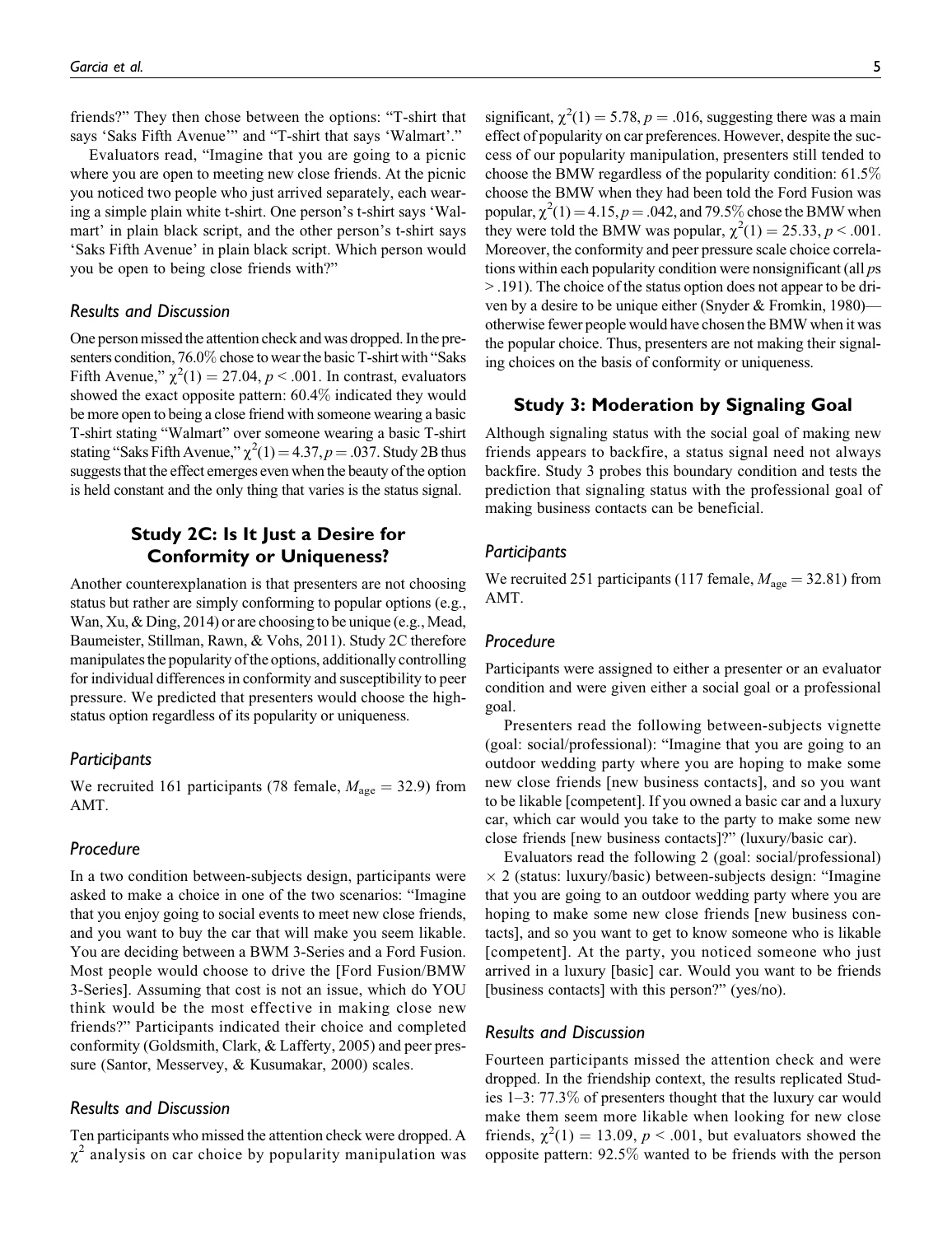driving the basic car but only 58.3% wanted a friendship with the luxury car driver,  $\chi^2(1) = 12.23, p = .005$ .

As predicted, a different pattern emerged in the business context where the goal was to appear competent. Now 90.0% of presenters chose to take a luxury car,  $\chi^2(1) = 25.60, p <$ .001, and that preference was matched among the evaluators: 89.2% wanted to become business contacts with a luxury car driver and 73.2% wanted to be business contacts with the basic car driver, a marginally significant difference,  $\chi^2(1) = 3.21$ ,  $p = .073$ .

Overall, we also note that presenters in general expressed a nonsignificant difference in preferences for signaling status in the business context (90.0% chose the luxury car) versus the friendship context (77.3%),  $\chi^2(1) = 2.44$ ,  $p = .118$ . However, in the evaluators condition, the social versus professional goal of the evaluator appears to be an important moderator as there is a significant interaction ( $B = -3.28$ ,  $p < .001$ ) between the evaluator's goal (social/professional) and the kind of car driven (basic/luxury). Evaluators show a preference for a basic car over a luxury car driver in the friendship context, but that preference somewhat reverses in the business contact context.

## General Discussion

Status signals and the desire to signal status seem to permeate society (de Botton, 2008; Frank, 2010), and signaling status has an array of benefits in many circumstances (Podolny, 2010). In the present analysis, we explore whether this general tendency to signal status also pervades people's strategies for establishing new friendships. We hypothesize that people in their efforts to make friends mistakenly think that high-status markers instead of neutral ones will *help* them attract close friends. However, in the eyes of would-be friends, such high-status markers make a potential friend look *less* attractive. Across multiple studies and different, complementary measures of evaluators' friendship interest, we find evidence of the Status Signals Paradox. Studies 1A and B captured this irony, notably among upscale Main Street shoppers, in a real choice context, among a preselected wealthy sample, and on a unified dependent variable across presenters and evaluators. Studies 2A–C address counterexplanations and show that what evaluators say is what they actually do in a real choice situation and that the presenter's signal is indeed based on status and not on aesthetics, conformity, or uniqueness. Finally, Study 3 shows the moderating effect of having a social versus professional goal.

These results are also consistent with the social comparison mechanism we proposed: that differences in perspective between the actor and observer manifest in opposite social comparison-driven behaviors. Presenters are concerned with comparing favorably to others and, therefore, want to display high-status signals. However, evaluators also wish to be perceived as favorable themselves, leading them to shy away from disadvantageous comparisons. Whereas previous research shows that people can become sensitive to the potential envy they might incite by being superior (Exline & Lobel, 1999), the presenters in our studies appeared to emphasize comparing

favorably. Our findings raise meaningful questions about the mechanisms underlying this phenomenon for future research. For example, do presenters not even consider how would-be friends would feel about the comparison, do they try to take the other's perspective but fail to fully empathize with them, or do they understand the other's viewpoint but still choose to signal high status?

It is also possible that there are other circumstances beyond those we have tested under which signaling status may have positive benefits on friendship formation. For example, someone who is of high status, and who simultaneously conveys a great deal of interpersonal warmth and friendliness, may be attractive as potential friends to others. For example, if Apple CEO Tim Cook or American footballer Tom Brady says a genuine "hi" to someone, their gesture may pique friendship interest. And we also acknowledge that the manifestation of "high status" undoubtedly varies across the income and cultural spectrum. For instance, while the ultra-wealthy peers of Bill Gates will likely not suffer social comparison consequences from someone driving a BMW, they will likely show similar effects in the face of a higher status signal within their peer group.

Finally, there may be interesting downstream consequences of this status signal paradox. Research shows that losers of a competition might be vulnerable to aggressive behavior perpetuated by their winning peers (Muller, Bushman, Subra, & Ceaux, 2012) and that people who are ranked highly are also more likely to exhibit more competitive facial expressions (Chen, Myers, Kopelman, & Garcia, 2012). Thus, when presenters choose to signal status, their high-status markers may not be the only turn off to would-be friends—it is highly plausible that their behavior might be a turn off as well.

In sum, status signaling has its obvious benefits for the presenter, and in many cases, elevating one's social status above others can help one achieve instrumental goals (Podolny, 2010). But in the context of social affiliation, this same psychological process of social comparison can also make these actions backfire. Friendship seekers who send high-status signals ironically devalue their social attractiveness from the perspective of would-be friends. And to the extent that friends are important to well-being, those looking for friends may unwittingly be hindering—not promoting—their own well-being.

#### Declaration of Conflicting Interests

The author(s) declared no potential conflicts of interest with respect to the research, authorship, and/or publication of this article.

#### Funding

The author(s) received no financial support for the research, authorship, and/or publication of this article.

#### Supplemental Material

The supplemental material is available in the online version of the article.